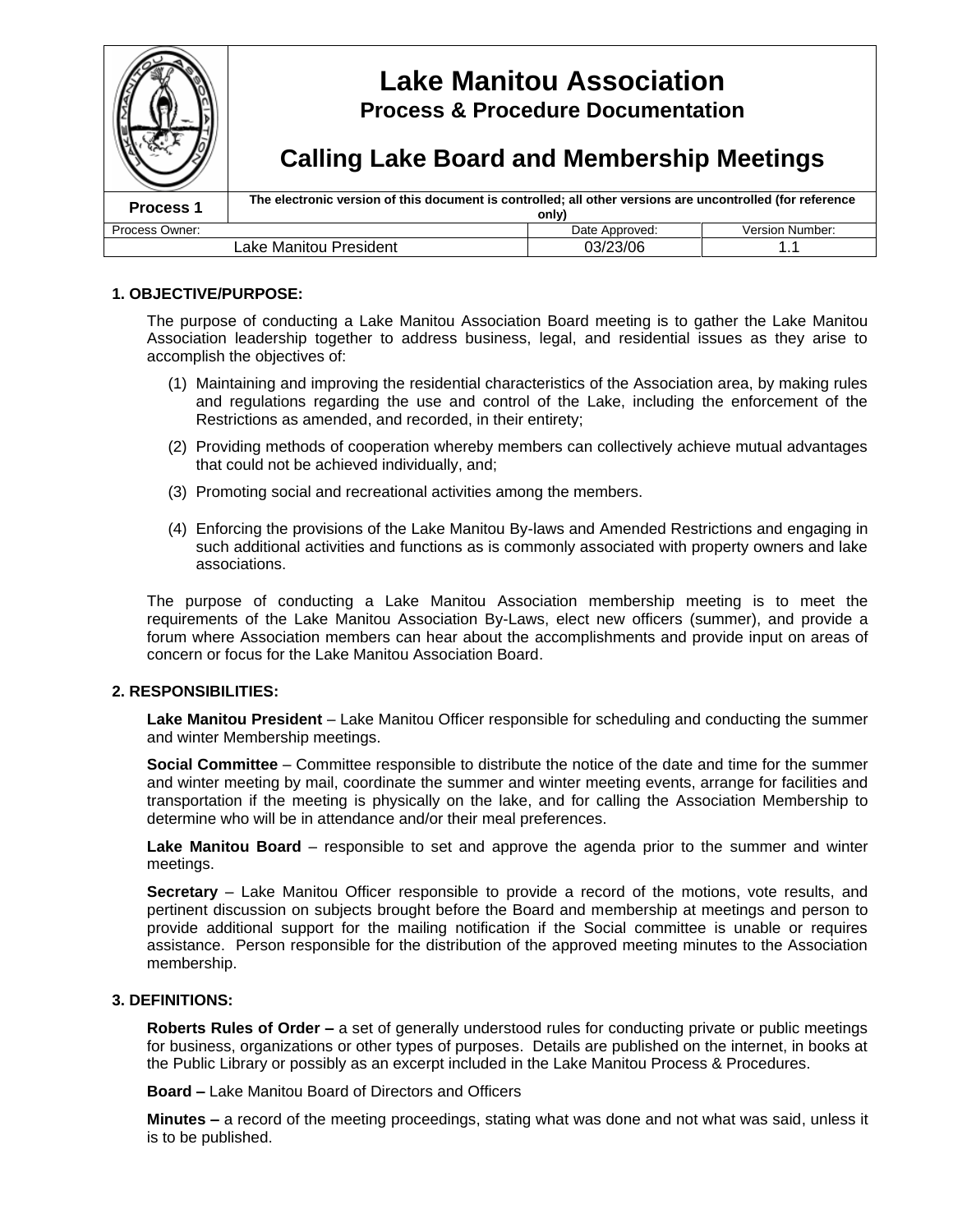|                      | <b>Lake Manitou Association</b><br><b>Process &amp; Procedure Documentation</b>                                    |                |                        |
|----------------------|--------------------------------------------------------------------------------------------------------------------|----------------|------------------------|
|                      | <b>Calling Lake Board and Membership Meetings</b>                                                                  |                |                        |
| Process <sub>1</sub> | The electronic version of this document is controlled; all other versions are uncontrolled (for reference<br>only) |                |                        |
| Process Owner:       |                                                                                                                    | Date Approved: | <b>Version Number:</b> |
|                      | Lake Manitou President                                                                                             | 03/23/06       |                        |

## **4. PROCEDURE / DESCRIPTION:**

There are three types of meetings used to conduct Lake Manitou Association business and all meetings generally follow a modified Roberts Rules of Order format.

**Meeting Type**: The first type is an open Board meeting. This type of meeting is usually scheduled in advance and the date and time of the next meeting may be published in the minutes of the previous meeting. Residents may attend all of these meetings, however, they should call in advance to ensure proper seating and facility availability. This meeting may be called on an immediate basis to address urgent Association business.

The second type of meeting is the Lake Membership meetings conducted in the winter and summer. The purpose of the summer meeting is to elect the new lake leadership, review lake issues and actions by the Board. The winter meeting is more of a social event and is used to gather input for the upcoming budget year and help establish lake priorities. These meetings are usually scheduled in conjunction with a catered dinner or Pot Luck. Association members may choose to attend the business portion of the meeting only and not participate in the dinner. The estimated time for the business meeting should be published on the invitation / notice. The Social Committee takes the lead to coordinate and facilitate the summer and winter events. The winter meeting usually takes place at a hall, restaurant, or other dining establishment while the summer meeting is held outdoors usually on the lake or on an adjacent lot. Kiwanis Acres has been used as the back-up site for the summer meeting in the case of rain. The Association members are to receive mailed notices regarding the summer and winter meeting, twoweeks prior to these membership meetings.

The third type of meeting is a phone call or personal dialog usually conducted one-on-one. This is reserved for urgent issues where physically getting together is impractical or not feasible and the timing for a decision is very short. In this meeting, the President and/or Vice President will solicit board members and officers vote(s). The result of the vote will be reviewed in the Executive Minutes of the next meeting and the vote results will be published in the minutes of the meeting where the Executive Minutes are reviewed.

**Agenda**: Our regular Board meetings are the core direction-setting activity of our Association. It is important that we keep the meeting moving and on track and that we conduct business efficiently. It is also useful to remember that the impressions of Association members regarding how well we are performing our jobs may be shaped by the efficiency and effectiveness at these meetings. We must make the best use of our time and we owe it to ourselves, to fellow Board members, and to the Association members to not waste their time during these meetings.

Each meeting will begin by adopting an agenda. The President will conduct the meeting on a previously mapped course - the agenda. Keeping to the agenda and minimizing introduction of new topics not already on the agenda promotes efficiency and prevents valuable time from being wasted in answering questions and examining issues that should have been studied prior to the meeting. Adoption of the agenda will be based on a majority vote of the members participating for a membership meeting or the majority vote of the Board members for a Board meeting.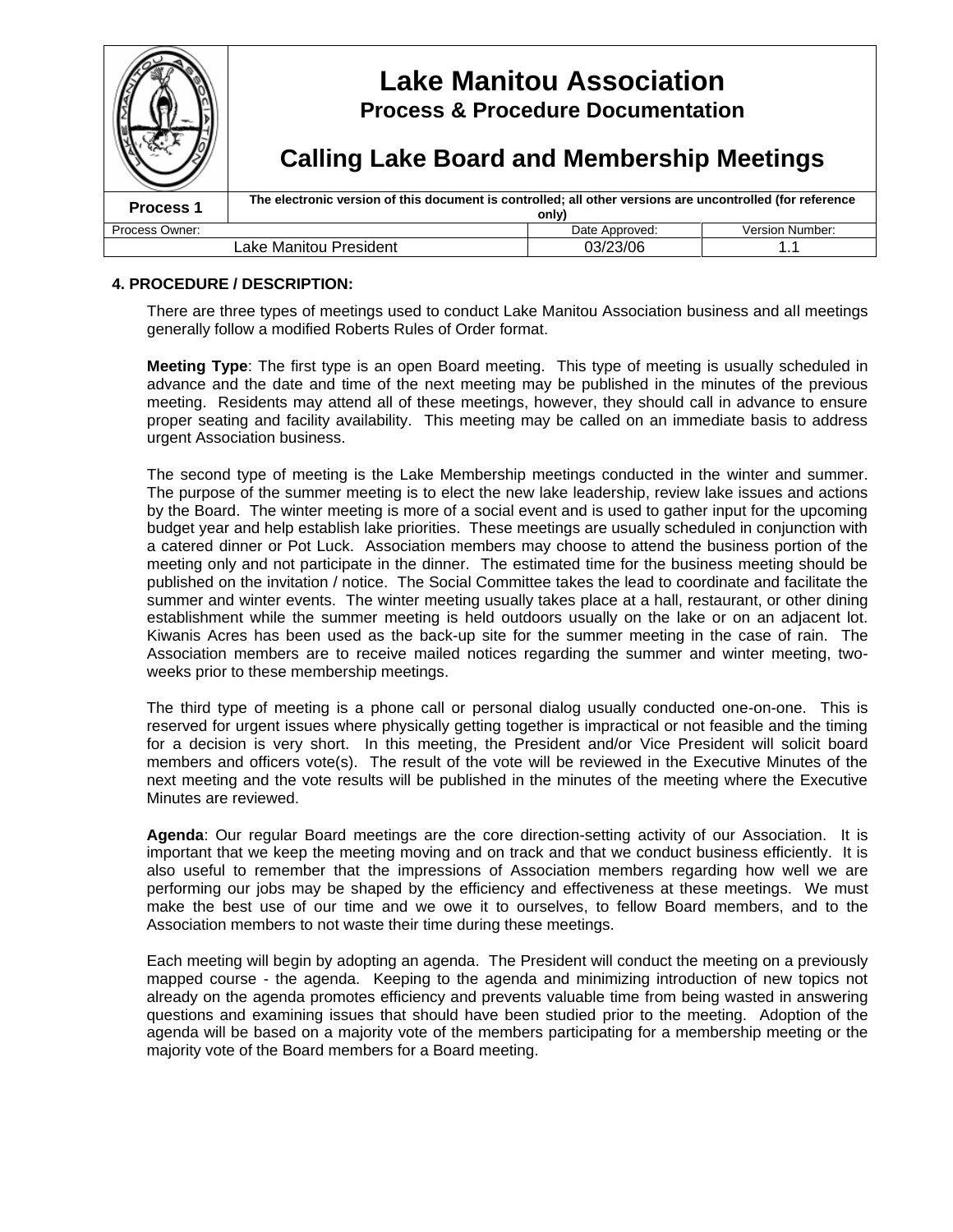|                      | <b>Lake Manitou Association</b><br><b>Process &amp; Procedure Documentation</b><br><b>Calling Lake Board and Membership Meetings</b> |                        |                        |  |
|----------------------|--------------------------------------------------------------------------------------------------------------------------------------|------------------------|------------------------|--|
| Process <sub>1</sub> | The electronic version of this document is controlled; all other versions are uncontrolled (for reference                            |                        |                        |  |
| Process Owner:       |                                                                                                                                      | only<br>Date Approved: | <b>Version Number:</b> |  |
|                      | Lake Manitou President                                                                                                               | 03/23/06               |                        |  |

**Meeting Times:** The Board meetings and winter Membership meetings are typically held at night (6:00 PM or later) to increase the probability of Lake Board and Residents participation. The winter meeting is typically scheduled for a Friday evening, while the outdoor summer meeting usually starts between 2:00 - 4:00 pm on a Sunday to take advantage of the outdoor lighting.

**Minutes:** The recording officer for the Association is called the Secretary and is the custodian of its records except such records as are specifically assigned to others, such as the treasurer's books. These records should be open to inspection by any member at reasonable times and with reasonable notification. Where a committee needs any records of the Association for the proper performance of its duties, they should be turned over to its chairperson by the Secretary.

In addition to keeping the records of the Association and the minutes of the meetings, it is the duty of the secretary to keep a register, or roll, of the members and to call the roll when required; to notify officers, committees, and delegates of their appointment, and to furnish committees with all papers referred to them. The Secretary should keep one book in which the by-laws, special record, and the modified rules of order should all be written. Whenever an amendment is made to any of them, in addition to being recorded in the minutes, it should be immediately entered on the article amended, with a reference to the date and page of the minutes where it is recorded.

In addition to the above duties, it is the Secretary's responsibility to send out proper notices of all called meetings, and of other meetings when necessary, and to conduct the correspondence of the Association, except as otherwise provided.

The secretary should have, at each meeting, a list of all standing committees, as well as the by-laws of the Association and its minutes for the past year.

In the absence of the President and Vice-President, when the time for opening a meeting arrives, it is the Secretary's duty to call the meeting to order, and to preside until the election of a chairman pro-tem., which should take place immediately.

The Secretary will keep a record of the proceedings, stating what was done and not what was said, unless it is to be published, and never making criticisms, favorable or otherwise, on anything said or done. This record, called the minutes, is kept as explained below.

When a committee is appointed, the Secretary should hand the names of the committee and all papers that are referred to it, to the chairperson of the committee or some other of its members. The Secretary should endorse on the reports of committees, the date of their reception, and what further action was taken upon them, and preserve them among the Association records, for which they are responsible.

The record of the proceedings of the Association is called the Minutes. The essentials of the record are as follows:

- (a) the kind of meeting, "Membership", "Board", or "Special";
- (b) name of the organization (Lake Manitou Association);
- (c) date of meeting and place, when it is not always the same;
- (d) the fact of the presence of the Board members;
- (e) whether the minutes of the previous meeting were approved, or their reading dispensed with;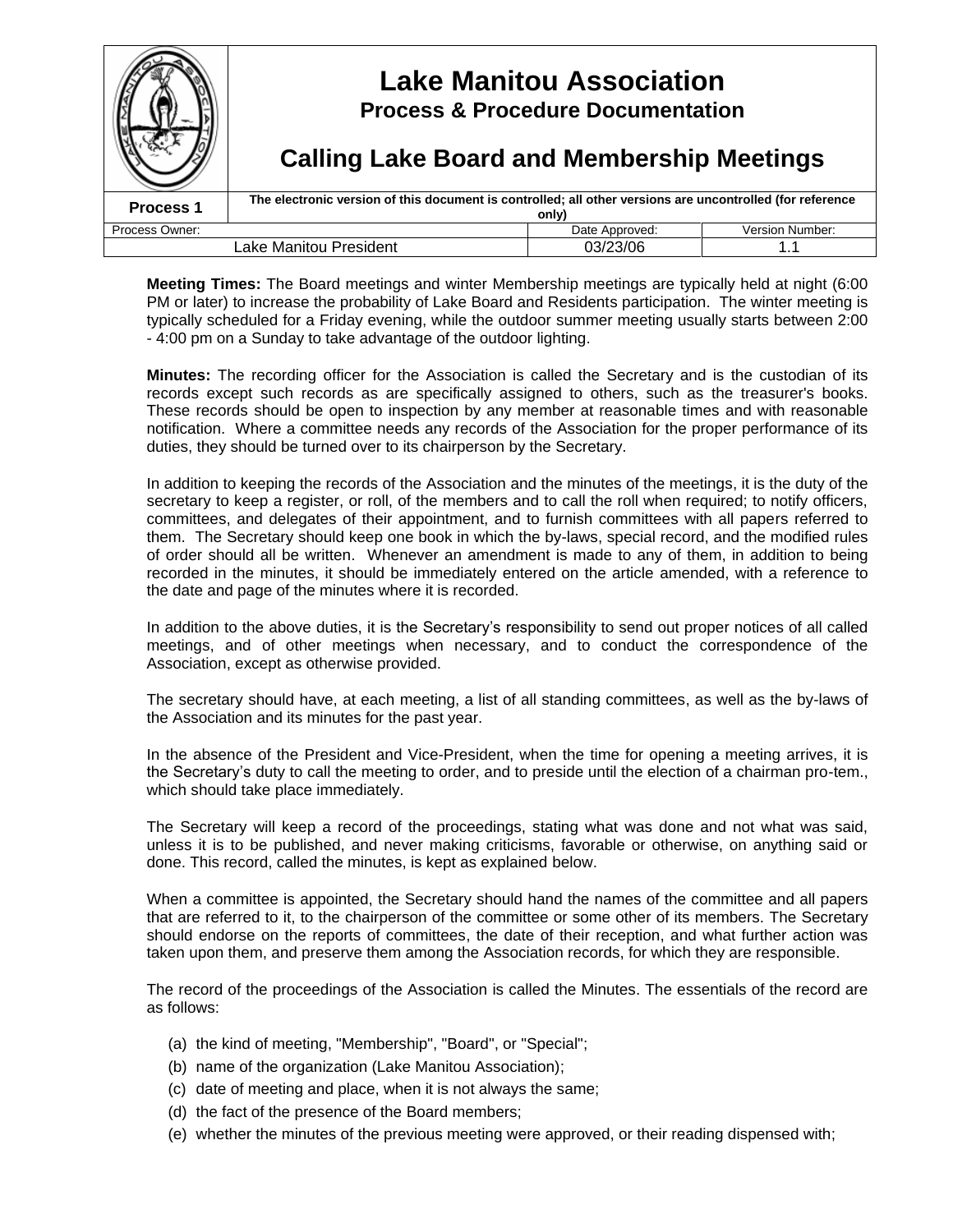

- (f) all the main motions (except such as were withdrawn) and points of order and appeals, whether sustained or lost, and all other motions that were not lost or withdrawn;
- (g) and usually the hours of the meeting start and adjournment.

In keeping the minutes, much depends upon the kind of meeting, and whether the minutes are to be published.

In the meetings of the Association, there is no object in reporting the debates; the duty of the Secretary, in such cases, is mainly to record what is "done" by the Association, and not necessarily what is said by the members. The Secretary should enter the essentials of a record (motion & member who introduced it), and when a count has been ordered or where the vote is by ballot, the Secretary should enter the number of votes on each side. When the voting is by yeas and nays the Secretary should enter a count of the names voting on each side.

If a report containing resolutions has been agreed to, the resolutions should be entered in full as finally adopted by the Association, thus: "The committee on ..... submitted a report with a series of resolutions which, after discussion and amendment, were adopted as follows:" then should be entered the resolutions as adopted. Where the proceedings are published, the method of recording shown further below should be followed. If the report is of great importance, the Association should order it "to be entered on the minutes," in which case the Secretary copies it in full upon the record.

The Board meetings are held monthly and the minutes of the previous meeting are reviewed at the opening of the next meeting, and, after correction, should be approved.

If the next meeting of the Association membership will not be held for a long period, as six months or a year, then the Board of Directors is authorized to correct and approve them at the next scheduled Board meeting. At the next scheduled membership meeting, six months later, they will be distributed and any additional corrections will be noted.

There is no mandated turnaround time to publish the minutes from a Board, membership, or special meeting. However, it is recommended that such minutes be published within two (2) weeks of conducting the meeting to allow for accurate corrections and to remind participants of actions that they agreed to.

Minutes will be distributed to Association members who do not reside at the Lake by mail. Local members will receive a hand delivery by an Association volunteer or will receive a mailing if there is no convenient external receptacle to deliver to (such as the Argus or Independent newspaper boxes). The Secretary is responsible to coordinate the minutes distribution and mailing to non-resident Association members. Two additional channels of minutes distribution are electronic email and Internet web based. These additional channels will not replace the printed/mailed or printed/hand-delivered versions of the minutes at this time. These newer channels of distribution will be reviewed annually to assess the effectiveness and penetration of the use of this technology by our Association members.

#### **5. REQUIREMENTS / NOTIFICATION:**

The Lake Manitou By-Laws requires a two (2) week notification to all member families prior to the summer meeting, winter meeting, and any Special Membership meeting. The Board has interpreted this to mean contacting the Association members by mail. The Social Committee takes the lead to draft the